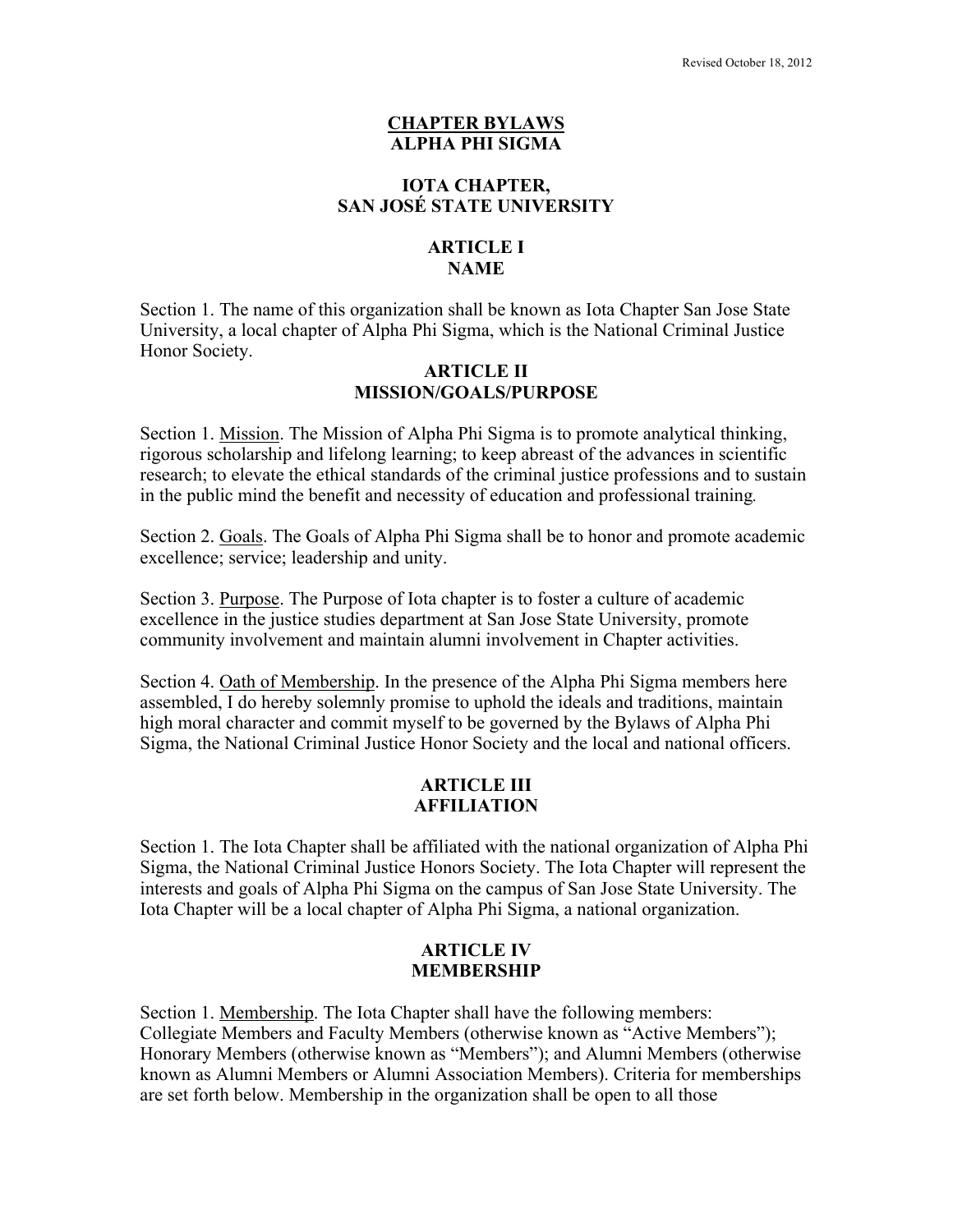matriculated, currently-enrolled San José State University students who are interested in membership. There shall be no other requirements for admission to regular membership. Each regular member has equal rights and privileges.

Section 2. Voting membership is restricted to matriculated, currently enrolled students at San José State University.

Section 3. Criteria for Membership. At least eighty percent (80%) of all members of the organization must be matriculated, currently enrolled students at San Jose State University. Members of Iota Chapter shall meet the following minimum membership criteria:

A. Collegiate Members (Active Members). Active Members shall participate in a minimum of fifty percent (50%) of Alpha Phi Sigma meetings and events, combined. Collegiate members shall be students enrolled in undergraduate or graduate programs at San Jose State University. Nominations of collegiate members shall be made by the chapter advisor. Election shall be by a two-thirds vote of the chapter. Membership applications shall be signed by the chapter advisor, submitted to and accepted by the National Headquarters.

- 1. Undergraduate students shall be enrolled in San Jose State University, have declared a major, minor or equivalent in the criminal justice or related field, have completed three full time semesters or its equivalent, have a minimum GPA of 3.2 on a 4.0 scale and rank in the top 35% of their class. A minimum of four courses of the above course work shall be in the criminal justice field.
- 2. Graduate students shall be enrolled in a graduate program in criminal justice or related field; have completed four courses; have a minimum GPA of 3.4 on a 4.0 scale or rank in the upper 25% of their class.
- 3. Transfer Members. Any Alpha Phi Sigma member who transfers to San Jose State University shall be accepted into Iota Chapter and shall pay the local chapter fee, if any. After one term, the member shall be subject to all rules, regulations, and requirements of Iota Chapter. National Headquarters will not issue a new certificate of membership unless specifically requested by the chapter advisor and paid for by the member.
- 4. Probationary Members. San Jose State students who meet one, but not both National Alpha Phi Sigma requirements (GPA and course requirements) may be allowed to participate in local chapter meetings and activities at the discretion of the Executive Council and as long as progress towards meeting the National requirements can be provided. Probationary members shall pay local Iota Chapter dues but may not become members of the National organization until requirements are met.
- B. Faculty Members. Faculty and administration involvement is recognized and encouraged. Candidates for faculty membership must be full-time faculty or administrators in a criminal justice related field unless the college primarily uses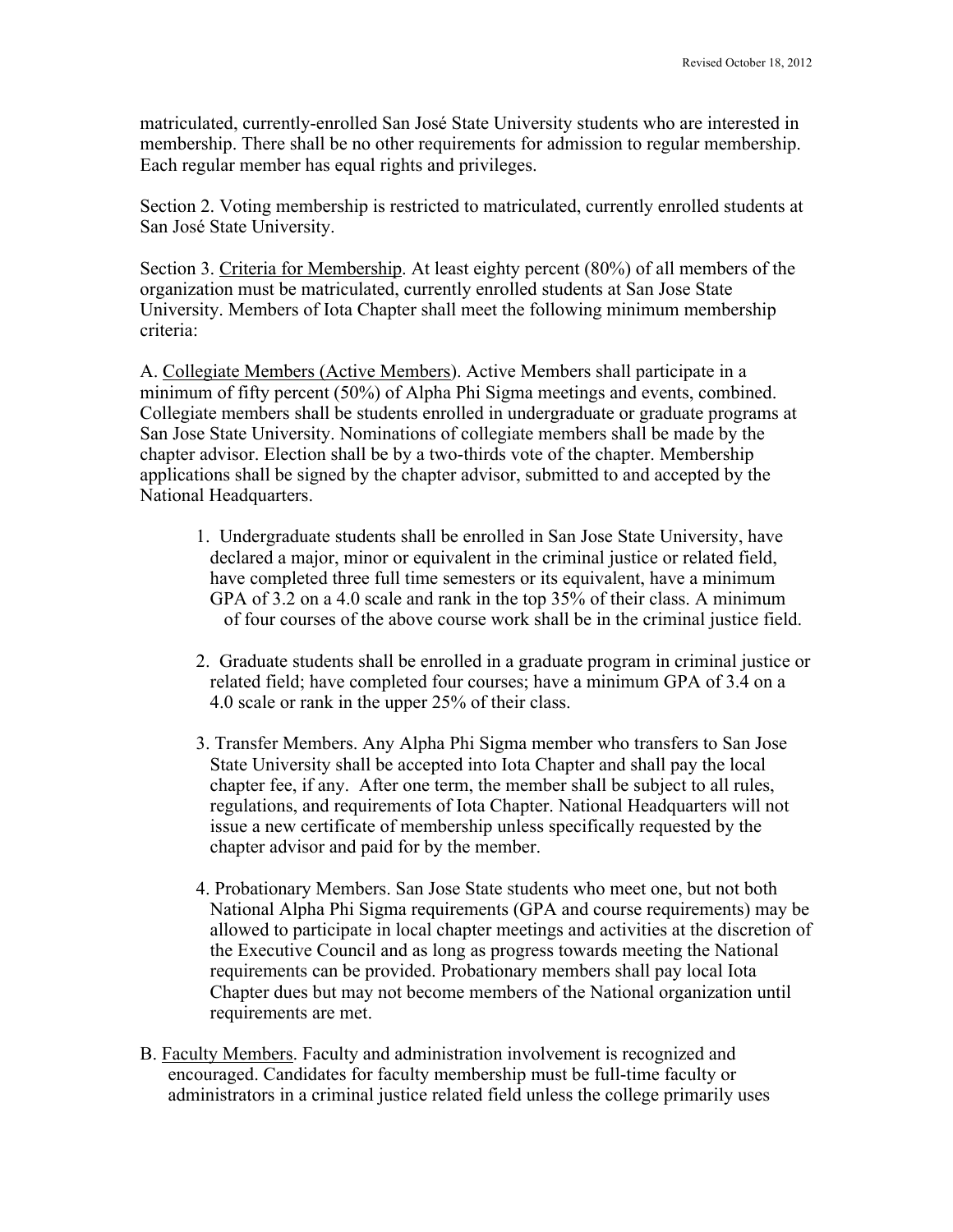adjunct faculty, in which case, adjunct faculty may be eligible for membership. They must have completed a minimum of one year full-time teaching/administrative duties at San Jose State University and be elected by majority vote during a regular meeting. Membership applications shall be approved and signed by the chapter advisor, submitted to and accepted by National Headquarters.

- C. Honorary Members. Honorary membership recognizes community people who have made distinctive scholarly and research contributions to the criminal justice field or who have provided outstanding support for Iota Chapter. Honorary Members may not be students. The Iota Chapter Advisor shall approve nominations. Iota Chapter may grant no more than three honorary memberships in any academic year. Honorary Members must be elected by a 2/3 vote of the chapter. Chapters with more than 100 active members may grant three honorary memberships in an academic semester. Iota Chapter members may elect Honorary Members during a regular meeting. Membership applications shall be approved and signed by the chapter advisor, submitted to and accepted by National Headquarters.
- D. Professional Members. Others meeting the following criteria may be elected to professional membership by Iota Chapter and contribute a one-time fee to National Headquarters.
	- i. earned one or more degrees in criminal justice or related field with a minimum cumulative 3.2 GPA on a 4.0 scale and rank in the top 35% of the class as undergraduates or with a minimum cumulative 3.4 GPA on 4.0 scale or rank in the top 25% of their class as graduate students and not been previously initiated into the Society, or
	- ii. working in the field of criminal justice as a criminal justice practitioner for a minimum of two (2) years and earned one or more degrees in a non-related field with a minimum cumulative 3.2 GPA on 4.0 scale and rank in the top 35% of the class as undergraduates or with a minimum cumulative 3.4 GPA or rank in the upper 25% of their class as graduate students.
- E. Alumni Members. Iota Chapter members in good standing at the time of graduation from San Jose State University are alumni members.
- F. Alumni Association Members. Alumni Association Members are Alpha Phi Sigma alumni members who have applied for membership in the Alumni Association. There are three categories in the National Alumni Association: Annual, Lifetime, and Professional Members.
	- 1. Annual **–** Alumni shall apply for membership and contribute an annual fee to the Alumni Association.
	- 2. Lifetime **–** Alumni shall apply for membership and contribute a one-time fee.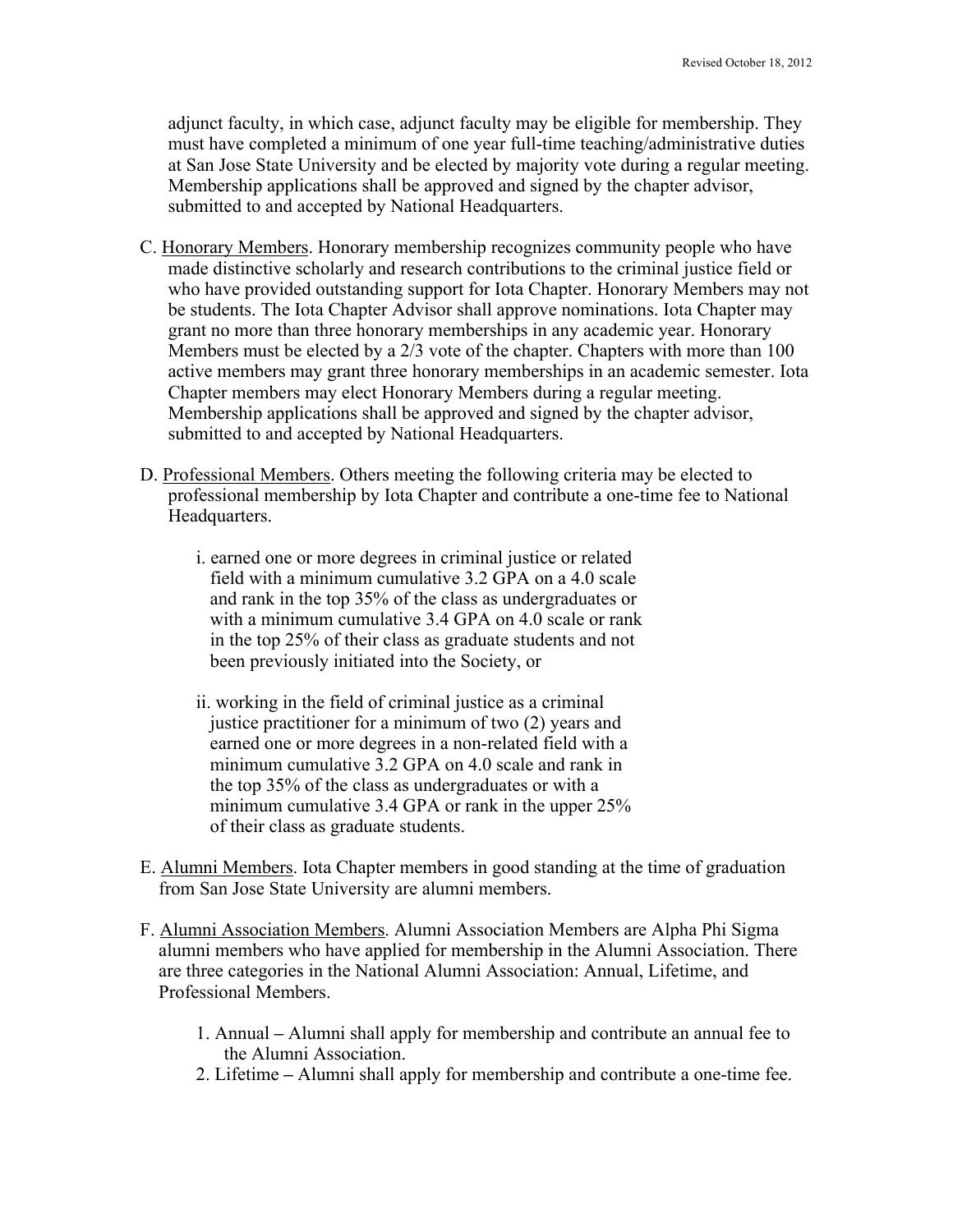Section 4. Additional Qualifications/Nondiscrimination. Membership in Iota Chapter is open to qualified candidates including persons with disability, without regard to age, color, gender, national origin, race, religion, and/or sexual orientation. Eligibility for membership or appointed or elected student officer positions shall not be limited on the basis of race, religion, national origin, ethnicity, color, age, gender, gender identity, marital status, citizenship, sexual orientation, or disability. The organization shall have no rules or policies that discriminate on the basis of race, religion, national origin, ethnicity, color, age, gender, gender identity, marital status, citizenship, sexual orientation, or disability (Title 5, California Code of Regulations, Section 41500).

Section 5. Privileges of Membership. Active Members shall have the right to vote, hold appropriate office, be elected or appointed to committees of the Iota Chapter. Faculty members, Honorary members, Professional members, and Alumni members shall have all the privileges of active members except the right to vote, hold office or serve on committees, unless allowed at the chapter level. No member of this organization shall engage in hazing, participate in hazing, or commit any act that causes or is likely to cause bodily danger, physical harm, or personal degradation or disgrace resulting in physical or mental harm to any fellow student or person attending this institution (California Code of Regulations, Title 5, Article 2, Standards for Student Conduct, Section 41301(b)(8). Individual students may be disciplined for hazing under Section 41301(b)(8).

Section 6. This organization shall comply with Title 5, Section 41301, Standards for Student Conduct.

Section 7. Dues. The national dues, fees and assessments for each category of membership shall be determined annually by the National Advisory Board. Local chapter dues shall be set as part of Iota Chapter's standing rules by a simple majority vote of active members.

Section 8. Voting of Active Members. Voting membership is restricted to matriculated, currently enrolled students at San Jose State University. Each Active Member of Iota Chapter is entitled to one vote upon each matter submitted to a vote at a chapter meeting of its members. Chapter voting is in accordance with the bylaws of this chapter.

Section 9. Resignation of Membership. An active member desiring to resign from the Society shall submit such resignation in writing to the Chapter Advisor. The Chapter Advisor shall forward the acceptance of such resignation to the Executive Director who will remove the name from the national registry. Any member having resigned from membership may be reinstated with good reason upon application to the Chapter Advisor and upon meeting such uniform terms and conditions as may be established by the Chapter and the National Advisory Board. After acceptance by the Chapter Advisor, it is then submitted with explanation to the Executive Director. A member resigning shall not be entitled to return of dues, either local or national.

Section 10. Suspension or Termination of Membership. Membership in the Society may be suspended or terminated by the Alpha Phi Sigma National Advisory Board for just cause. Sufficient cause for such suspension or termination of membership may result from violation of the National Bylaws or any lawful rule or practice adopted by the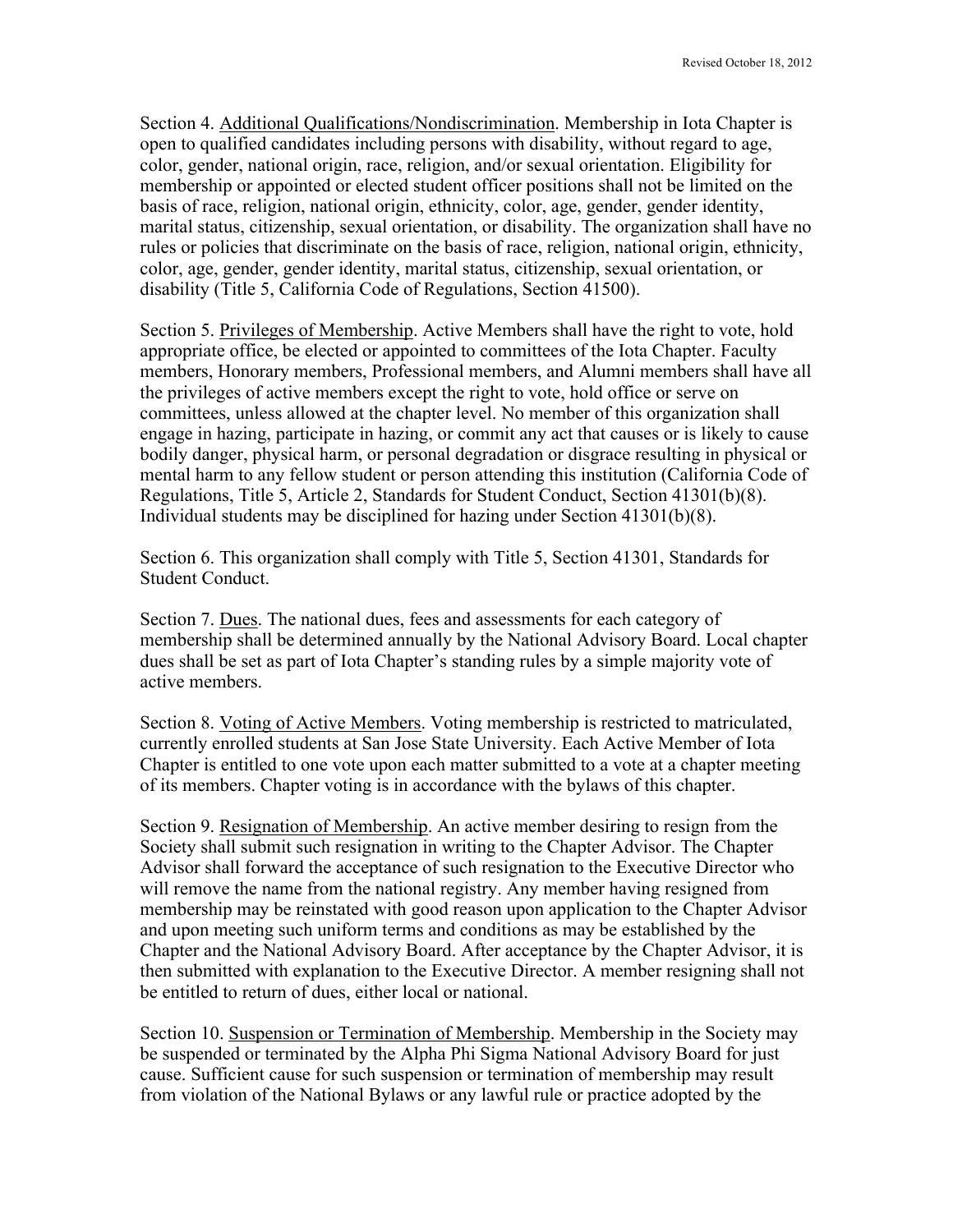Society or other conduct deemed by the National Advisory Board to be prejudicial to the best interests of the Society. A statement of the charges shall be sent by registered mail to the last recorded address of the member, accompanied by notice of the time and place of the meeting at which the charges are to be considered. At least thirty days notice shall be given, and the member shall have the opportunity to appear in person or to be represented by counsel and to present any defense to such charges before action is taken by the National Advisory Board. The Board may adopt such rules as may be necessary to assure due process to the member. The decision for suspension or termination shall be by a twothirds vote of the National Advisory Board. A member suspended or terminated for just cause shall not be entitled to return of dues.

Members may be removed as local chapter members according to the process outlined below.

Grounds for Removal: Any member not fulfilling the requirement as outlined in the bylaws of this organization to the satisfaction of the voting membership or violating San Jose State University policy or the Student Code of Conduct may be removed from membership. A simple majority vote of the total voting membership shall be required for removal of any member.

Notice of Charges: The motion to remove a member from this organization must be presented in meeting to the total voting membership at least 2 weeks before the meeting at which the removal will be voted.

Right to Fair Hearing: The member subject to removal shall have the right to present his/her case to the membership at the meeting in which the voting for removal is to take place.

Right to Appeal: Appeals relating to the removal of members shall be done through the Office of Student Affairs. Appeals must be made within two weeks after the vote for removal has been taken. Form of Vote: All voting under this section shall be done by secret ballot.

## **ARTICLE V OFFICERS**

Section 1. Officers. The officers of this organization will be: (a) President, (b) Vice President, (c) Secretary (d) Treasurer, (e) Historian. All officers must be part-time or full-time students at San Jose State University, and must maintain a minimum cumulative GPA as stated in these bylaws.

Section 2. Term of Office. An officer shall serve for one year from his/her swearing-in, or until his/her successor is appointed or elected.

Section 3. Office Vacancies. Special elections shall be held when an office is vacated before a term has expired.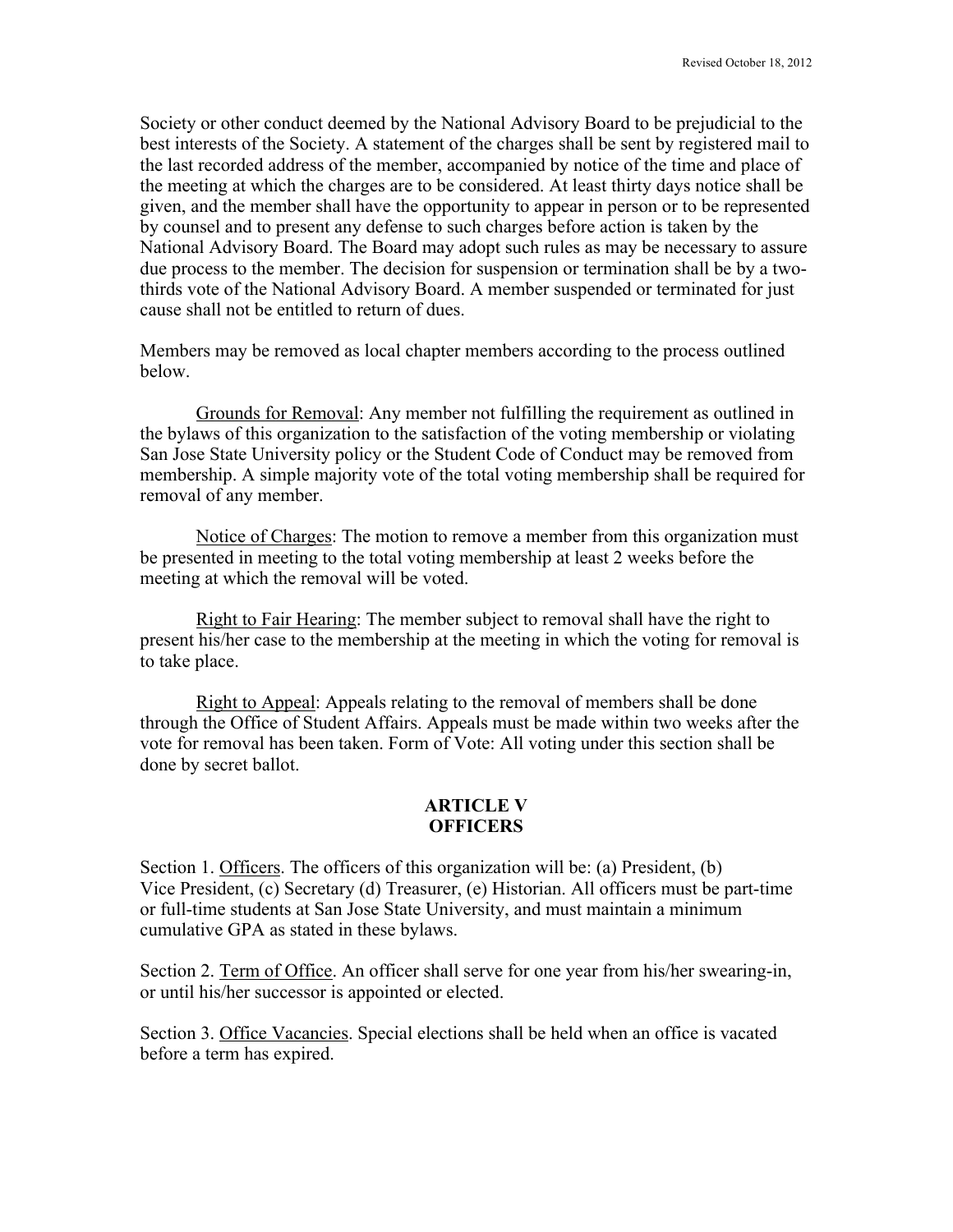Section 4. All officers of this organization must be matriculated, currently enrolled students at San José State University. The President and Treasurer of this organization must maintain a minimum overall 2.0 grade point average, must be enrolled in at least 6 units, and must be in good standing with San José State University during their term of office.

Section 5. The President, Treasurer, and faculty/staff advisor of this organization are required to complete an Alcohol Education Training offered by Student Involvement.

## **ARTICLE VI DUTIES OF OFFICERS**

Section 1. The President shall be the chief executive officer of the organization and shall preside over meetings; shall submit the names of all the officers of Alpha Phi Sigma to the National Headquarters and to the San Jose State University Student Activity Office no more than four weeks after the beginning of the fall semester and within ten days of any election; shall submit additional information as required to the Student Activities Office; shall assist the Treasurer in preparation of requests for funding from the Associated Students, and shall sign said requests; shall assist the Iota Chapter Treasurer and Chapter Advisor in completing the Chapter and Financial Reports for the Chapter Advisor to submit to the National Headquarters; shall develop and implement a plan for the successful management and growth of the organization; shall preside over the Chapter Executive Council; shall delegate duties to members and oversee the discharge of these duties; shall bring disciplinary action against malfeasant and ` members and implement disciplinary decisions against members; shall administer Alpha Phi Sigma oaths; shall solicit items for and distribute each meeting's agenda.

Section 2. The Vice President shall assume the duties of the President during his/her absence and shall succeed to the position in the event that the position becomes vacant, until a special election can be held; shall be responsible for writing or amending the Bylaws of Alpha Phi Sigma and submitting them for approval to the total voting membership at the last meeting in April; shall conduct investigations and disciplinary hearings when warranted; shall interpret all matters of constitutionality; shall negotiate and resolve disputes among members; shall keep attendance records and advise members of ill attendance that may affect their Chapter membership; shall be responsible for confirming the meeting locations; shall assist the president with plans for the growth of the Chapter; shall be a member of the Executive Council.

Section 3. The Secretary shall keep records of all meetings, record meeting minutes and be responsible for all official Alpha Phi Sigma correspondence; shall submit completed minutes of prior meetings to the President, Alumni Advisor and members at each regular chapter meeting; shall notify all chapter members and alumni advisor of meetings and events; shall prepare any documents as needed as directed by the President or Vice President; shall keep a secure and organized record file containing minutes from all meetings, correspondence, and member and alumni contact information; shall conduct all correspondence with faculty, alumni, members, businesses and university, including invitations, notifications, notes of gratitude, business orders, requests and news releases; shall assist with the development, revision, production and disbursement of recruitment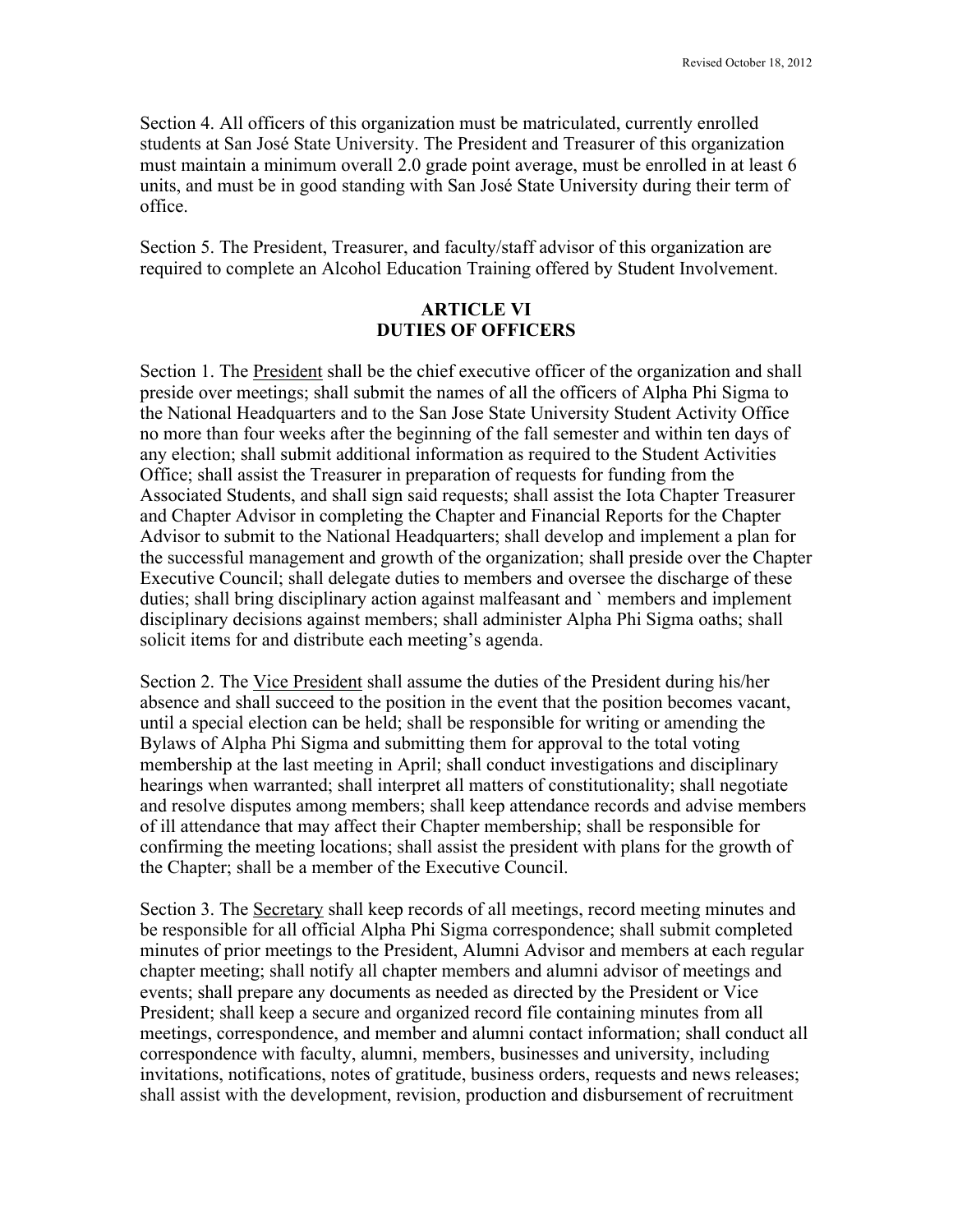materials, pamphlets, banners and faculty announcements; shall provide a list of active members, their offices and their biographical information; shall be a member of the Executive Council.

Section 4. The Treasurer shall be the financial officer of Alpha Phi Sigma Iota Chapter; shall report on accounting of revenues and expenses upon request at any organizational meeting; shall prepare, at the end of each school year, all financial records for audit; shall assist the Advisor and the President in preparation of the requests for funding from the San Jose State University Associated Students, and shall sign said request; shall receive and dispense all monies as approved; shall report finances to the Chapter members and Alumni Advisor at each regular meeting; to collect all dues, fees, fines and assessments; shall report members who fail to pay dues to the President and the Vice President; shall diligently manage the Chapter bank account; shall maintain accurate financial records in a secure, organized file; shall be a member of the Executive Council

Section 5. The Public Relations Officer shall maintain all memorabilia and photographs; shall serve as the photographer at all events; shall create fliers for events including, but not limited to, fundraising, social, and scholarly; shall appropriately and accordingly display photographs on the San Jose State University website and for use at the Student Organization Faire and the Justice Studies Showcase; shall keep all regalia and promotional items including, but not limited to, signs, shirts, and bottled water for necessary events; shall keep important documents, such as the constitution and letter of recognition, on file and readily available; shall inform the publishers of *The Docket* regarding Chapter events and news from each semester; shall write a brief summary of the Chapter's activities for the Justice Studies Newsletter and the San Jose State University website; shall be a member of the Executive Council

## **ARTICLE VII NOMINATIONS AND ELECTIONS**

Section 1. Nomination of candidates: A candidate for office must be nominated by a voting member in the case of general elections or during the meeting immediately prior to special elections.

Section 2. Time of Elections: General elections shall be held during the last meeting in May and special elections shall be held as necessary.

Section 3. Form of Vote: Officers will be elected by a plurality vote. A plurality vote means that one candidate must get more votes than anyone else. All elections shall be by secret ballot.

Section 4. Removal of Officers. Any elected officer of the Chapter may be removed for just cause. Sufficient cause for such removal may be violation of the Chapter Bylaws or Society Bylaws or any lawful rule, practice, or procedure adopted by the Chapter or other conduct deemed to be prejudicial to the best interest of the Chapter. In the absence of college/university formal policy for the removal of elected chapter officers, for just cause, shall follow the following procedures. For removal of an elected officer for cause, it shall be necessary for the Chapter Executive Committee to hold a formal hearing. A statement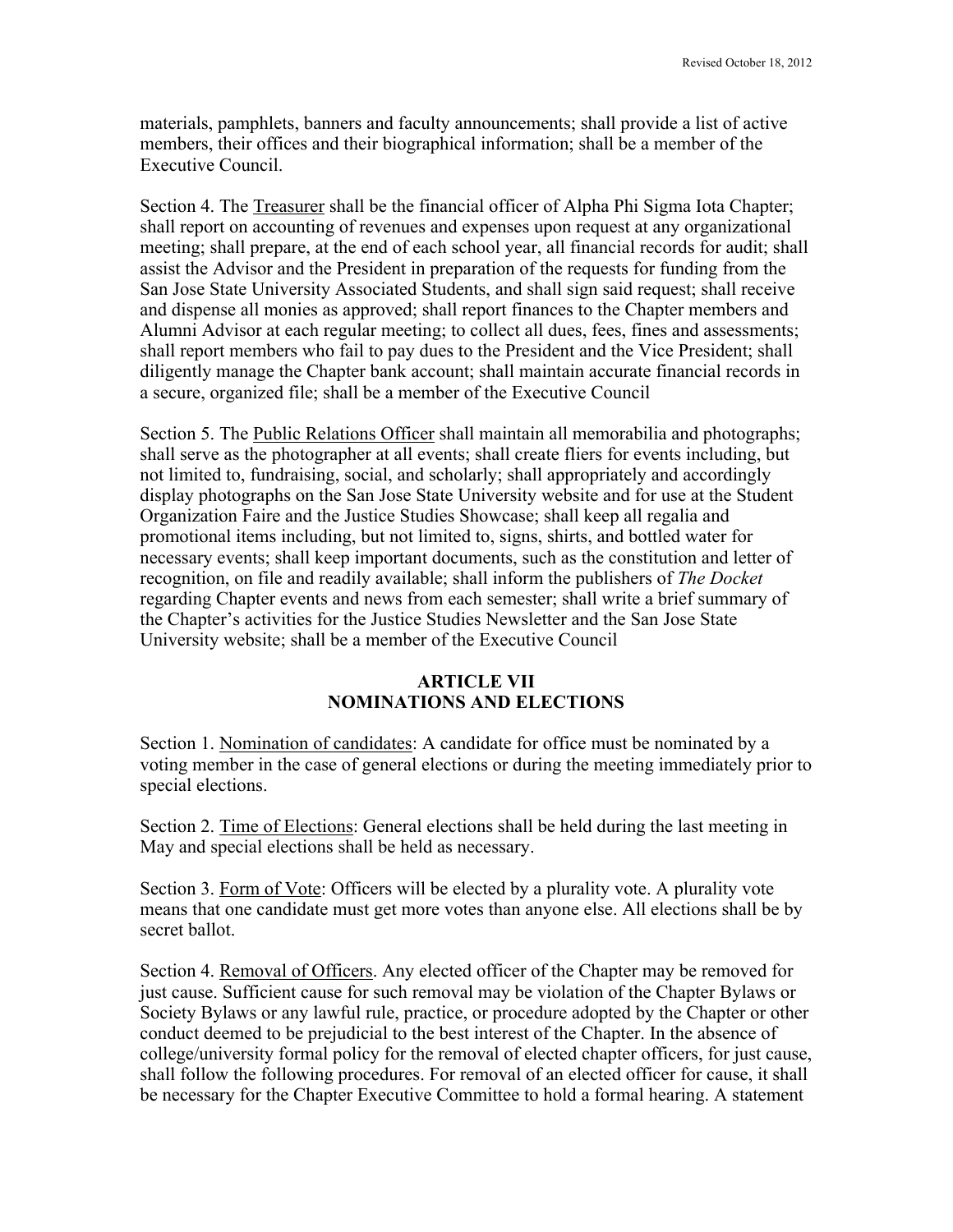of the charges shall be sent by registered mail to the last recorded address of the officer, accompanied by notice of the time and place of the meeting at which the charges are to be considered. At least thirty days' notice shall be given, and the officer shall have the opportunity to appear in person, or to be represented by counsel, to present any defense to such charges before action is taken. The Chapter Executive Committee shall adopt such rules as may be necessary to assure due process to the officer. Upon a two-thirds affirmative vote, the Chapter Executive Committee shall recommend removal to the National Advisory Board. The National Advisory Board shall, by majority vote, approve or reject the recommendation of the Chapter Executive Committee either at the next meeting or through an electronic meeting.

Grounds for Removal: Any officer not fulfilling his/her duties as outlined in these bylaws to the satisfaction of the voting membership or who has violated a university policy or Student Code of Conduct, may be removed from office. A simple majority vote of the total voting membership shall be required for removal of any officer.

Notice of Charges: The motion to remove an officer from his/her position must be presented in writing to the total membership at least 2 weeks before the meeting at which the removal will be voted.

Right to Fair Hearing: The officer subject of removal shall have the right to present his/her case to the membership at the meeting in which the removal is to take place.

Right to Appeal: Appeals relating to the removal of officers shall be done through the Office of Associated Students Judiciary. Appeals must be made within two weeks after the vote for removal has taken place.

Form of vote: All voting under this section shall be done by secret ballot.

Section 5. Types of elections: General elections will be held to replace officers whose terms are due to expire. Special elections shall be held when an office is vacated before a term has expired. Officers will be elected by a plurality vote.

#### **ARTICLE VIII ADVISOR**

Section 1. Iota Chapter shall have a chapter advisor, who is a full time faculty member. Iota Chapter may have assistant advisors, who are full time or part time College/University faculty or Alpha Phi Sigma Alumni. All advisors and assistant advisors should be chosen for their interest, ability to work effectively with students, and desire to promote the ideals of the Society. This organization must have a University advisor. This person must hold at least a Bachelor's degree and be employed as a faculty or staff member by San José State University. A Graduate Assistant/Intern may assume the advisor role if approved by the Student Involvement staff.

Section 2: Selection. Iota Chapter shall annually designate or affirm an advisor at the time of the regular chapter elections. The advisor shall be a non-voting member of the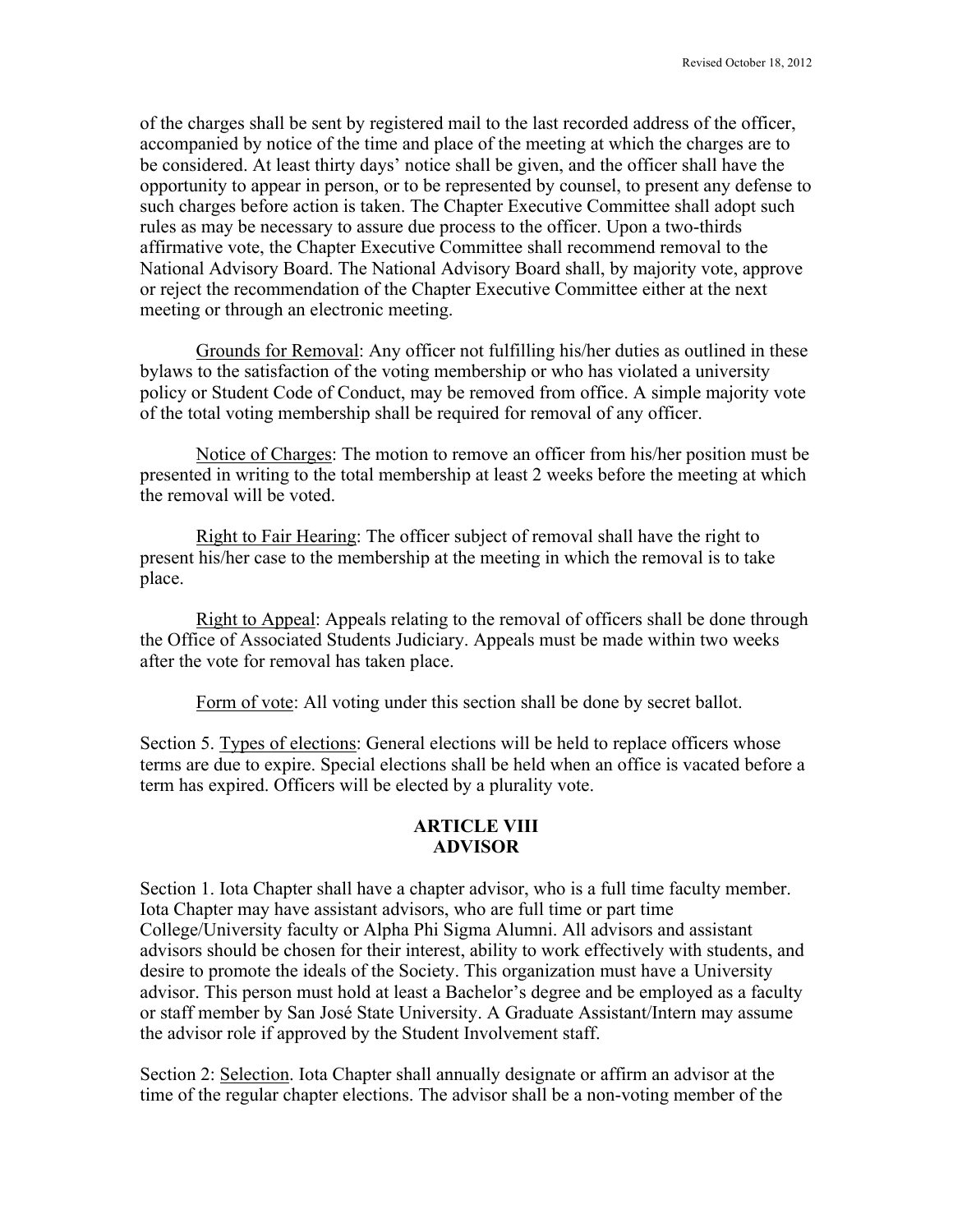organization. Said advisor for Alpha Phi Sigma shall be selected from Iota Chapter faculty at Iota Chapter

Section 3: Duties. The duties of the advisor shall be to assist the organization in fulfilling their mission and purpose; be knowledgeable of the organization's constitution and bylaws and assist the organization's members in interpreting them; be knowledgeable of University policies and procedures regarding student organizations and ensure organization compliance to the best of their ability; be aware of the organization's activities; be aware of the organization's financial standing and all financial transactions using the organization's funds; attend organization meetings.

### **ARTICLE IX MEETINGS**

Section 1: Quorum. To conduct business, a simple majority of the total voting membership must be present at the meeting. A simple majority of the total voting membership must be present for all elections.

Section 2: Voting Percentages. Motions dealing with amendments and the removal of officers will require a simple majority vote of the total voting membership. All other motions will require a simple majority vote of the quorum to pass.

Section 3: Parliamentary Authority. The bylaws of Iota Chapter shall be the supreme authority in parliamentary procedure at all meetings. Robert's Rules of Order shall be the procedure used to conduct meetings except where it conflicts with these bylaws.

Section 4: Frequency of Meetings. Iota Chapter shall meet a minimum of once every two weeks during the semester. The President or a 2/3 majority of the total voting membership may call emergency meetings. Written and/or verbal notice of Iota Chapter meetings shall be given to all members at least 7 days prior to such meetings. Written and/or verbal notice of special or emergency meetings shall be given to all members at least 3 days in advance.

### **ARTICLE X COMMITTEES**

Section 1: The President or the Chapter Advisor shall have the authority to appoint any special committees that will meet the needs of Iota Chapter.

Section 2: Committees may include, but are not limited to membership committee, program committee, publicity committee, fund raising committee, social committee, etc.

## **ARTICLE XI DUES, FEES**

Section 1. Non Profit Status: Iota Chapter is a nonprofit society with an IRS assigned EIN. The Chapter will receive its assigned EIN from the IRS through Alpha Phi Sigma Headquarters." Iota Chapter is organized exclusively for educational, charitable, and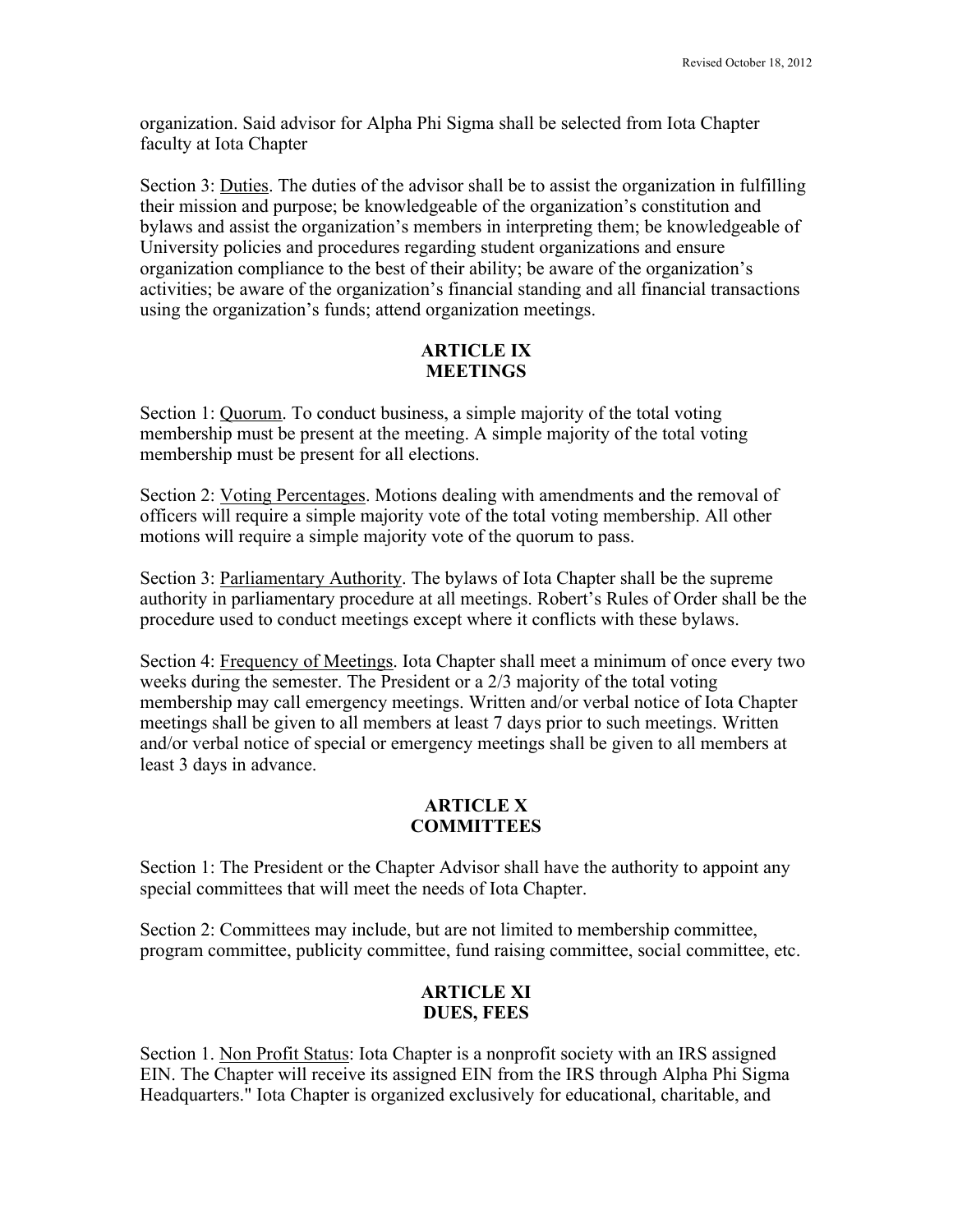scientific purposes, including for such purposes as making distributions to organizations that qualify as exempt organizations under section 501  $(c)(3)$  of the Internal Revenue Code of 1954 or the corresponding provision of any future United States Internal Revenue Law.

Section 2. Use of Funds. No part of the net earnings of Iota Chapter shall be used to the benefit of any private individual, and no substantial part of the activities of the Chapter shall involve propaganda or otherwise attempt to influence legislation, and the Chapter shall not participate in or intervene in any political campaign on behalf of any candidate for public office (including the publishing or distribution or statements).

Section 3: The finances of Iota Chapter will come from fund raising projects, individual contributions, dues, chapter awards, the Associated Students of San Jose State University, and/or from San Jose State University.

Section 4: The fiscal year for Iota Chapter shall begin July 1 and end June 30.

Section 5: If the Iota Chapter dissolves, any funds will be given to the scholarship funds of the Department of Justice Studies Department at San Jose State University or to Alpha Phi Sigma National Headquarters. If this chapter dissolves, another chapter at this institution may not be chartered until 3 years after the dissolution of the preceding chapter.

Section 6: An annual accounting of the ledgers will be conducted by the outgoing Treasurer and shall be available to the membership for ninety (90) days following the close of the fiscal year.

### **ARTICLE XII STANDING RULES, BYLAWS, AMENDMENTS**

Section 1: Standing Rules. This organization may approve standing rules for the specific operation of this organization.

Section 2: Bylaws. No bylaw shall be adopted that is contrary to the provisions of the Alpha Phi Sigma National Bylaws. Vote Required. The organization may adopt, amend, or rescind any bylaw by a simple majority vote of local membership. Any proposed bylaw must be publicized in writing to the members at least one week prior to the meeting at which it is to be voted one.

Section 3: Amendments. A proposal to amend the bylaws must be presented to the total membership in the form of a motion at least seven (7) days before it is to be voted upon. A proposed amendment must be adopted by a majority of the total voting membership of the chapter and must be approved by the Associated Students of San Jose State University to become effective.

## **ARTICLE XIII EXECUTIVE COMMITTEE**